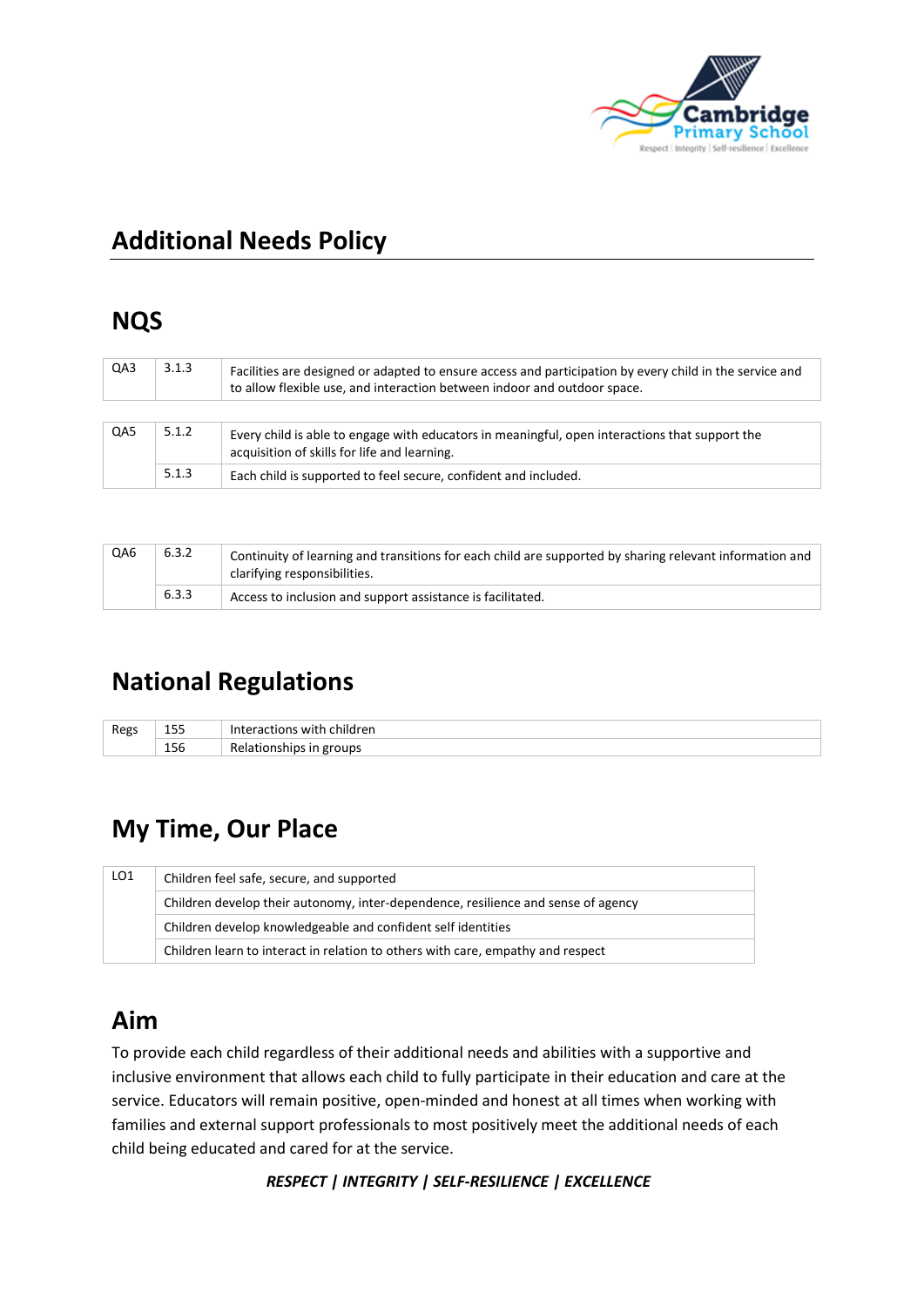

### **Related Policies**

Child Protection Policy Continuity of Education and Care Policy Enrolment Policy Orientation for Children Policy Relationships with Children Policy Health, Hygiene and Safe Food Policy HIV AIDS Policy Immunisation and Disease Prevention Policy Infectious Diseases Policy Medical Conditions Policy

## **Implementation**

**As per the National Quality Standard, our service positively responds to and welcomes children with additional needs who –**

- are Aboriginals or Torres Strait Islanders
- are recent arrivals in Australia
- have a culturally and linguistically diverse background
- live in isolated geographic locations
- are experiencing difficult family circumstances or stress
- are at risk of abuse or neglect
- are experiencing language and communication difficulties
- have a diagnosed disability—physical, sensory, intellectual or autism spectrum disorder
- have a medical or health condition
- demonstrate challenging behaviours and behavioural or psychological disorders
- have developmental delays
- have learning difficulties
- are gifted or have special talents
- have other extra support needs.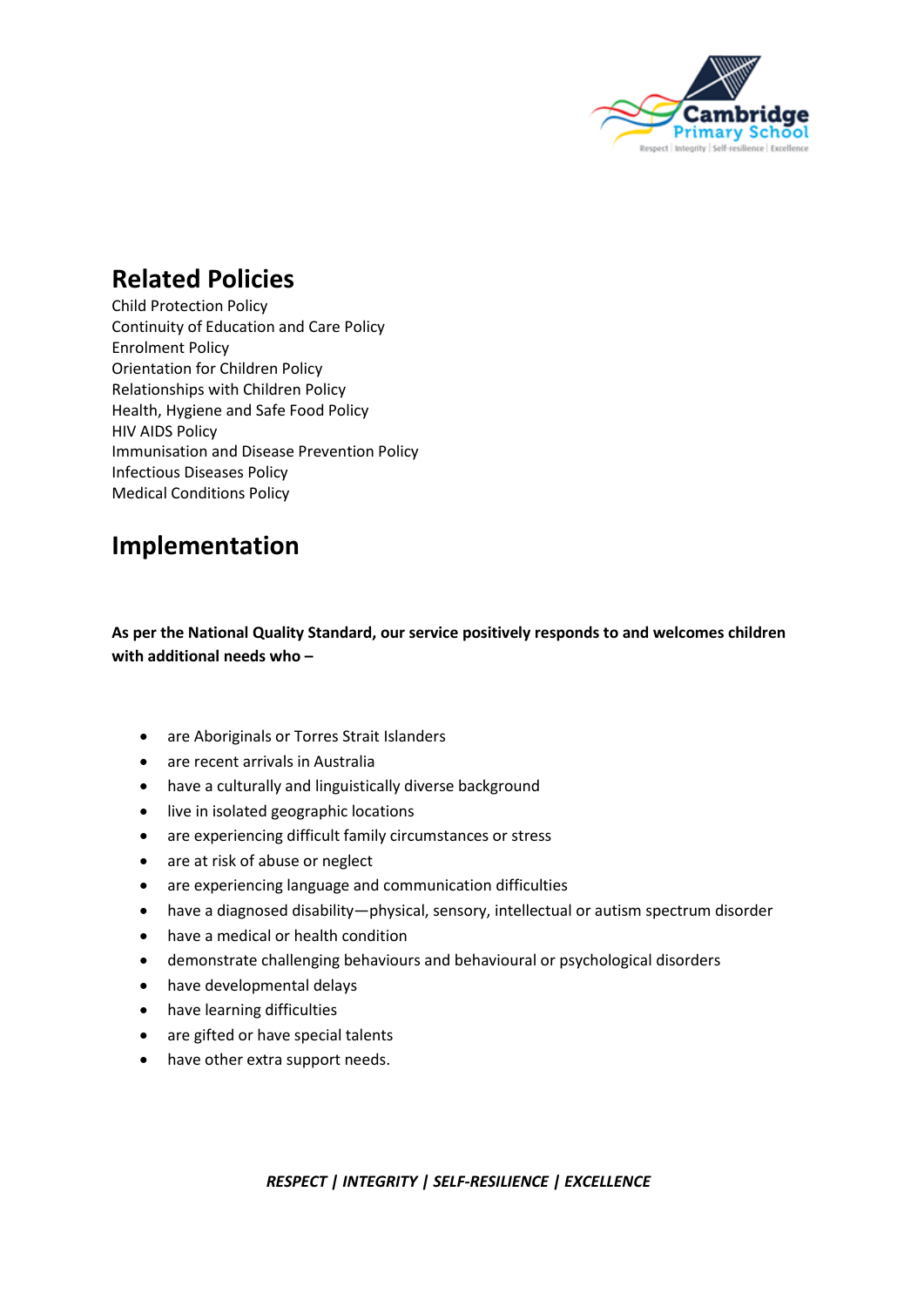

We understand that additional needs arise from different causes, and that causes require different responses. Any child may have additional needs from time to time.

We recognise that additional needs may be temporary or for a lifetime.

#### **Learning Environments**

- The service environment and equipment will be designed or adapted to ensure access and participation by every child in the service to support the inclusion of children with additional needs.
- The indoor and the outdoor environment will be suitable for children with additional needs.
- The service will ensure the program and curriculum meets the needs of children with additional needs. Learning materials and equipment such as books and games will reflect positive inclusion and children with additional needs in the community.
- The service will work with external professionals and families to ensure that learning environments are most suited to each child with additional needs and children and families from culturally diverse backgrounds. We will also involve children in this process. And where appropriate, the service will keep a copy of any specific plans or instructions provided by external resource providers and professionals for children with additional needs.
- Children may have sensory sensitivities to pressure, texture, smell, noise or visual expectation of the environment or colour which may need to be considered in the environment.
- Children will be encouraged to feel safe and secure during their education and care at the service by developing trusting relationships with educators, other children and the community.

#### **Positively Promoting Each Child's Personal Ability**

Our service wants children to develop to the best of their personal ability. Our philosophy highlights our commitment to equality and fairness for all children. Every child in our service is an individual and we aim to promote and encourage this by:

- Our commitment to ensuring each child is able to fully participate in their education and care at the service.
- Helping children to develop ease with and have a respect for physical, racial, religious and cultural differences.
- Enabling children to develop autonomy, independence, competency, confidence and pride.
- To provide all children with accurate and appropriate material that provides information about the additional needs of others.
- •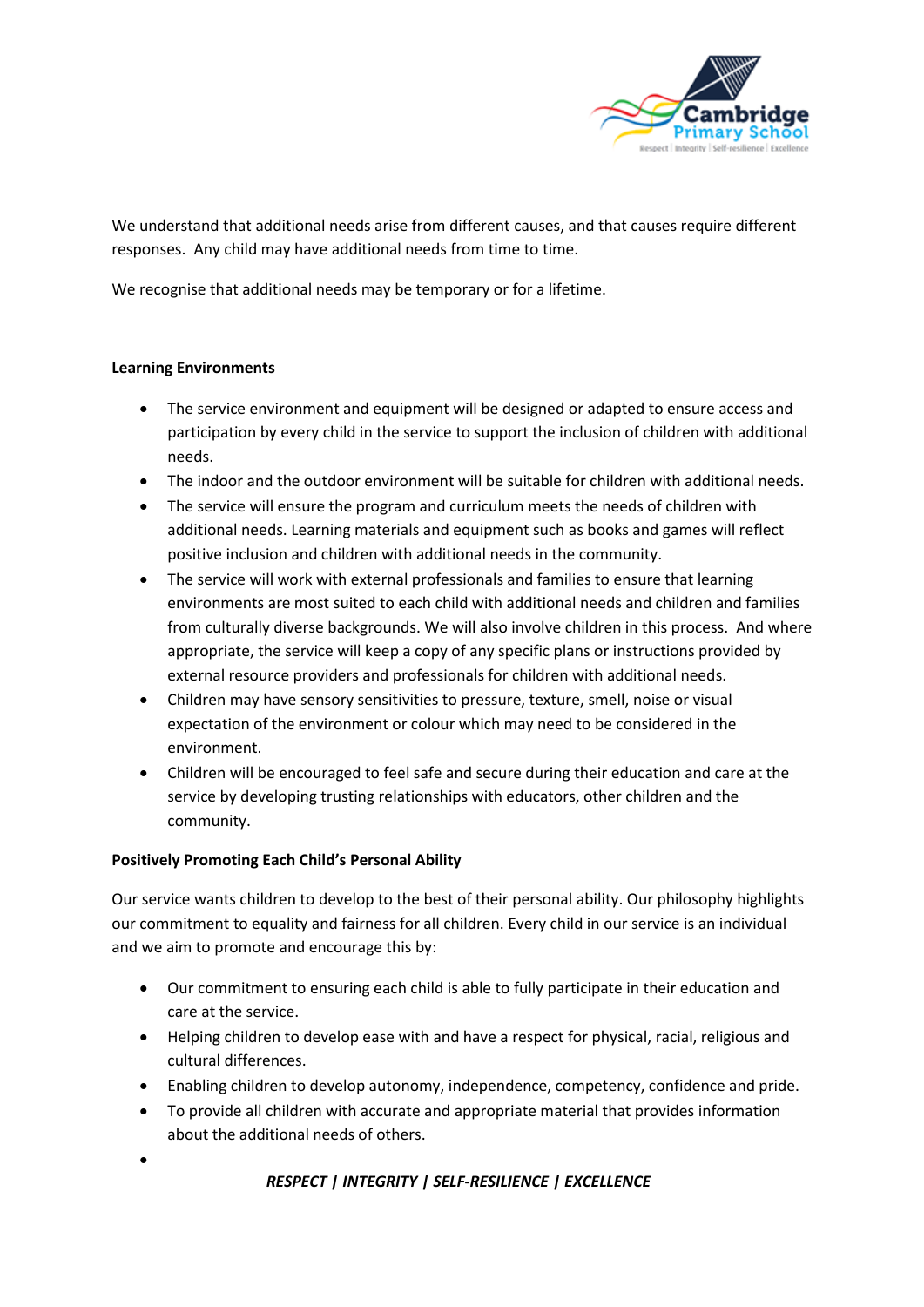

- Providing educators of a high calibre who encourage children to experience active and energetic play in order to develop their physical potential.
- Presenting children with a wide range of male and female work roles, both within the home and the workplace, including nurturing roles.
- Encouraging children to develop friendships with each other based on mutual trust and respect.

- Including in our program and curriculum, and the physical environment, an awareness of cross-cultural and non-discriminatory practices.
- Using a program that is based on a child's development, that is also relevant to the children's life experiences, interests and social skills.
- Encouraging parents from non-English speaking backgrounds to contribute their knowledge and culture to the service to enhance the program.
- Making it clear to children through all educators that it is not acceptable for a child to say or do unfair thing to another person and that if this does occur an educator will firmly step in.
- Educators will familiarise themselves with, and share knowledge about, the specific communication needs of each child. This will include verbal and non-verbal communication skills and cues. Where applicable, this may include things such as sign language and or learning key words in the child's home language.

#### **Professional Support Services for Children**

- Our service will not hesitate to access external professional support services for children with additional needs.
- Educators will liaise with the Nominated Supervisor to ensure the needs of each child are met throughout their education and care at the service.
- The service will use the Enrolment Form to gather information about children with additional needs. Educators will encourage families to update this information throughout the year and families are responsible for passing on information from any professional support services accessed outside of the service. This will promote the continuity of learning for each child.
- Information gathered about children with additional needs may be used to develop an individual support plan that will be kept on file at the service and shared with families, the child's medical practitioners and/or professional support services and where appropriate the child's local school if known by the family.
- •